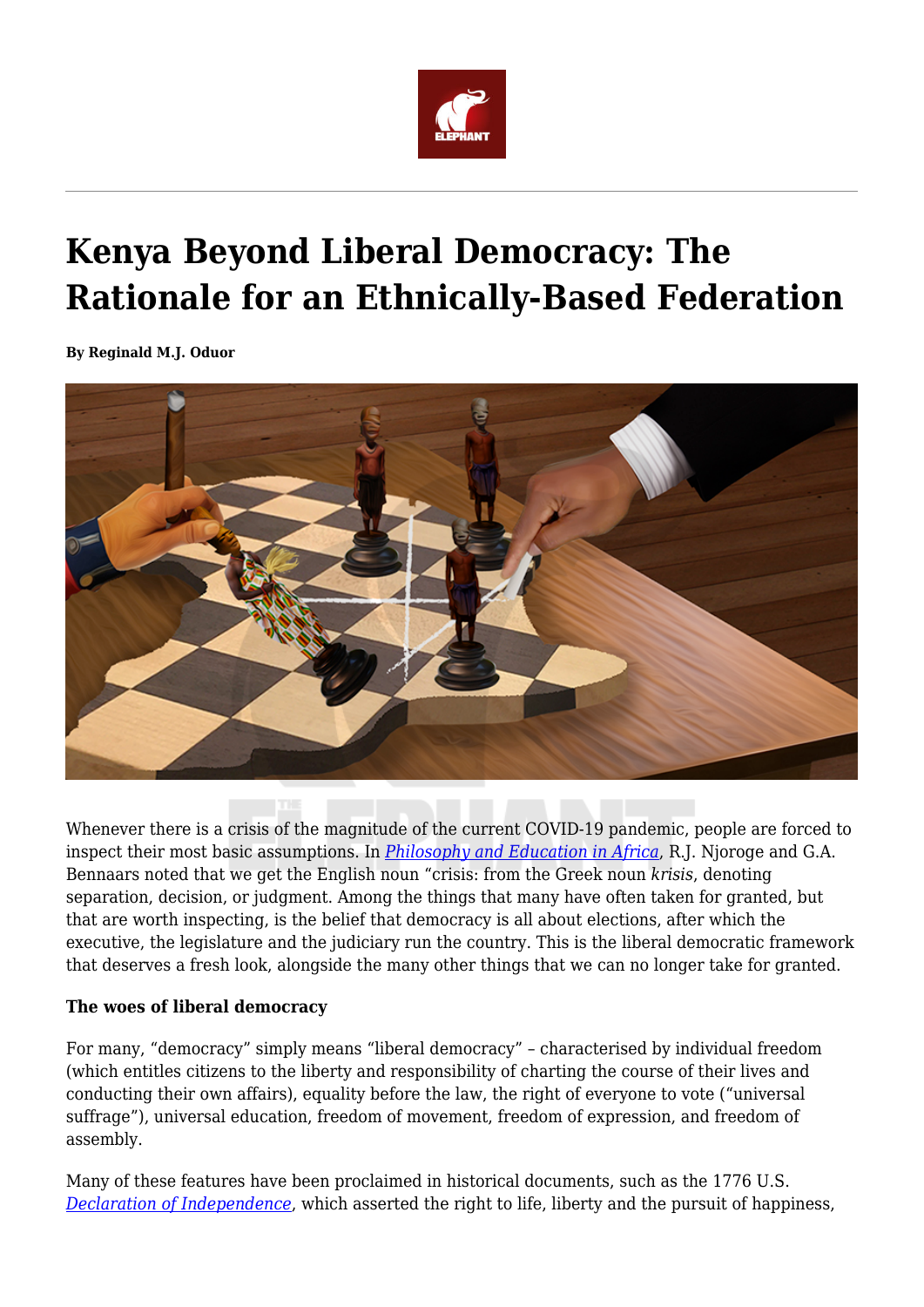the 1789 French *[Declaration of the Rights of Man and of the Citizen](http://www.hrcr.org)*, which affirmed the principles of civil liberty and of equality before the law, and the 1941 Anglo-American *[Atlantic Charter](http://www.internet-esq.com/ussaugusta/atlantic1.htm),* which affirmed the "four freedoms", namely, freedom of speech, freedom of religion, freedom from want, and freedom from fear of physical aggression.

Liberal democracy is the political expression of liberalism – an ideology that emphasises the preeminence of the autonomy of the individual over the authority of society. In 1859, John Stuart Mill classically articulated the centrality of the autonomy of the individual in Western liberal thought in his *[On Liberty](https://www.utilitarianism.com/ol/one.html)*, in which he argued that the individual ought to be protected against the tyranny of the majority in the same way as he or she ought to be protected against political despotism. For him, society is only justified to limit the individual's freedom in instances where his or her actions result in harm to others.

In ["The Case against Democracy"](http://www.newyorker.com/magazine/2016/11/07/the-case-against-democracy), C. Crain notes that proponents of liberal democracy contend that it has several strengths, among which are that countries that subscribe to it very rarely go to war with one another, rarely murder their own populations, nearly always have peaceful transitions of government, and respect human rights more consistently than other systems of government do.

However, since most African states attained political independence in the late 1950s and early 1960s on the back of constitutions that were by and large liberal democratic, they almost immediately faced major challenges in their efforts to put this imported model of governance into practice. Thus there were numerous amendments of constitutions to perpetuate incumbent regimes, often leading to autocratic one-party states, military coups, contested elections, and violent inter-ethnic conflicts.

Furthermore, in a masterly book chapter titled "Western Modernity, African Indigene, and Political Order: Interrogating the Liberal Democratic Orthodoxy" in *[Electoral Politics in Kenya](https://www.worldcat.org/title/electoral-politics-in-kenya/oclc/50630742)*, the Kenyan political scientist Ludeki Chweya pointed out that the re-introduction of multiparty democracy in several African countries from the early 1990s met with challenges very similar to the ones experienced at the dawn of independence. From the early 1990s, newly elected governments were overthrown either through military coups (Sierra Leone, Burundi and Côte d'Ivoire), or at the hands of armed guerrilla movements (Congo-Brazzaville). Further, adulterated multiparty elections resulted in the retention and legitimisation of the continent's long-standing authoritarian civilian regimes (Burkina Faso, Cameroon and Kenya). Even where there was a successful change of guard through multiparty elections, new, ostensibly democratic regimes quickly assumed an authoritarian character typical of their predecessors (Zambia and Malawi). A few others remained aloof to these democratisation initiatives (Sudan).

In "The Case against Democracy", C. Crain notes that proponents of liberal democracy contend that it has several strengths, among which are that countries that subscribe to it very rarely go to war with one another, rarely murder their own populations, nearly always have peaceful transitions of government, and respect human rights more consistently than other systems of government do.

Consequently, an increasing number of African and Africanist political theorists are now convinced that what is often called "the failure of democracy in Africa" is really "the failure of liberal democracy in Africa", and that this failure is doomed to be witnessed in our continent again and again until we stop trying to implement this foreign model of governance and design our own homegrown models of democracy instead.

For Ludeki Chweya, the development of a stable and enduring democracy in Africa is contingent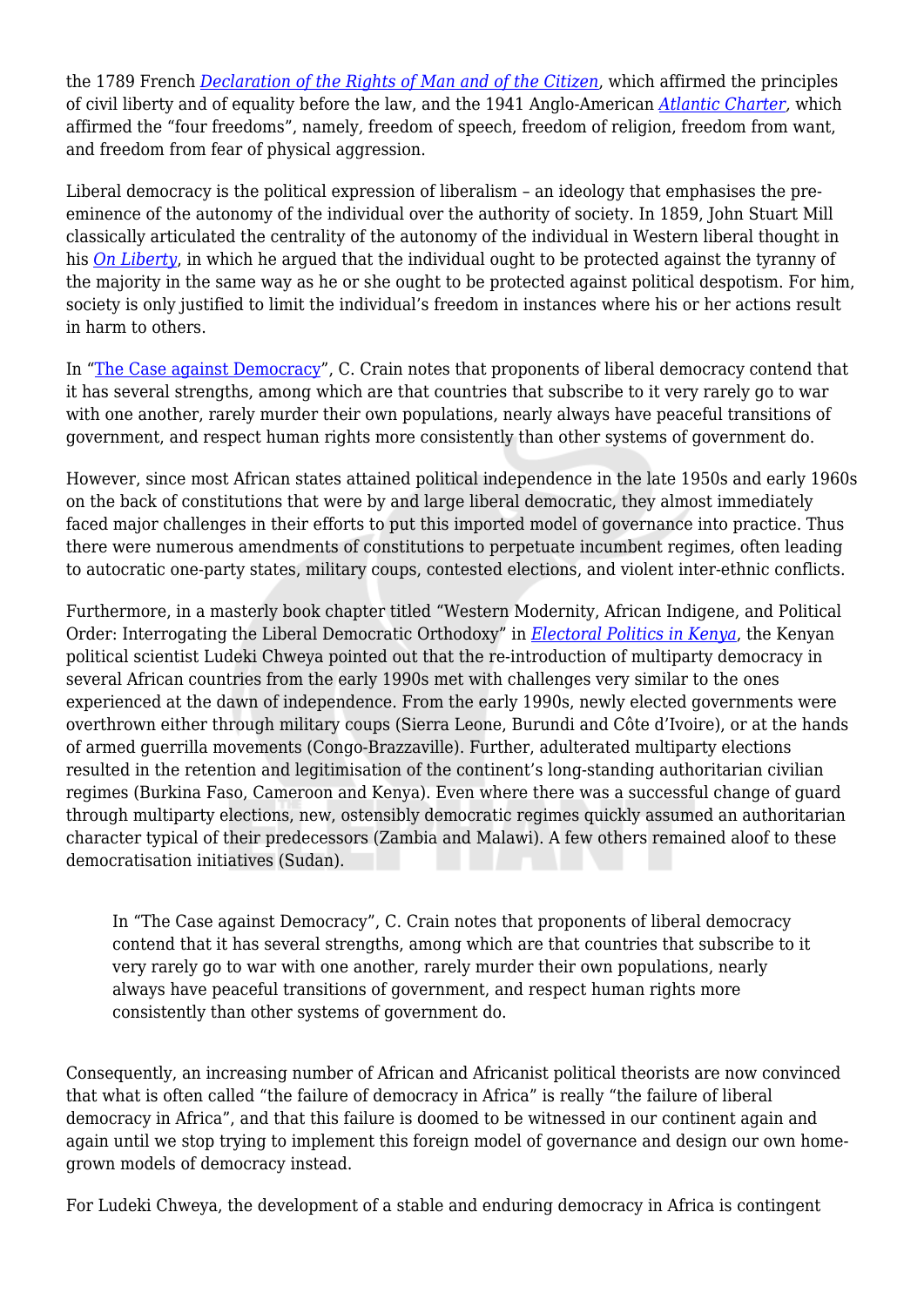upon a fusion of elements from two civilisations that make up the continent's socio-political heritage, namely, the abiding indigenous African forms of democracy and Western liberal democracy, so as to produce a special variant of democracy for the continent.

On the basis of the decentralised political structures in a considerable number of pre-colonial societies in Africa, the Kenyan philosopher Aloo Osotsi Mojola, in a chapter in the edited volume, *[Law and the Struggle for Democracy in East Africa](https://www.worldcat.org/title/law-and-the-struggle-for-democracy-in-east-africa/oclc/35042218)*, prescribes a restructuring of the global system through radical decentralisation that no longer has the "nation-state" at its core.

On his part, the renowned Ghanaian philosopher, Kwasi Wiredu, in *[Cultural Universals and](https://www.amazon.com/Cultural-Universals-Particulars-African-Perspective/dp/0253210801) [Particulars: An African Perspective](https://www.amazon.com/Cultural-Universals-Particulars-African-Perspective/dp/0253210801)*, prescribes a no-party consensual democracy for contemporary African states, averring that many pre-colonial African communities were effectively governed through this form of governance. He is emphatic that while unanimity might be the perfection of consensus, it need not be achieved in every instance. Instead, quite often, it will be enough to ensure that all views are adequately articulated in the course of decision-making in order to secure the goodwill of those whose wishes are not adopted for implementation.

Moreover, in his 2002 conference paper, "Democratic Governance and New Democracy in Africa: Agenda for the Future", the late South Africa-born scholar, Archie Mafeje, proposed that African scholars abandon the Western debate between liberal democracy and social democracy, and adopt a new approach to democracy instead, entailing three crucial components. *First*, the sovereignty of the people ought to be recognised as both a basic necessity and a fundamental right. *Second*, social justice, not simply formal rights, must constitute the foundation of the new democracy. *Third*, the livelihood of the citizens must not be contingent on ownership of property, but rather on equitable access to productive resources.

On his part, the renowned Ghanaian philosopher, Kwasi Wiredu, in *Cultural Universals and Particulars: An African Perspective*, prescribes a no-party consensual democracy for contemporary African states, averring that many pre-colonial African communities were effectively governed through this form of governance.

Tatah Mentan's 2015 book, *[Decolonizing Democracy from Western Cognitive Imperialism](https://www.amazon.com/Decolonizing-Democracy-Western-Cognitive-Imperialism/dp/9956762164)*, seems to capture the spirit of the views of the foregoing African theorists.

In line with the foregoing African thinkers, I hold the view that there is no reason for giving liberal democracy a third chance instead of exercising our creativity to come up with alternative models of democracy that take cognisance of our socio-political realities instead of attempting to override them as experiments with liberal democracy have done for almost six decades now. In "[Liberal](https://www.tandfonline.com/doi/abs/10.1080/02580136.2019.1583882) [Democracy: An African Critique"](https://www.tandfonline.com/doi/abs/10.1080/02580136.2019.1583882), I argued that from an African perspective, the almost hegemonic status of liberal democracy can be challenged on at least five grounds:

- 1. *Logical inconsistency* liberal democracy advocates for the autonomy of the individual, and yet no individual is born with an awareness of liberal ideals; these can only be taught to the young and old in a social context.
- 2. *Impracticability* while liberal democracy lays emphasis on the autonomy of the individual, many Africans have a largely communalistic outlook based on their conception of family as extending beyond their immediate household to a broad range of kinship relations that extend all the way to their ethnic groups. Besides, due to the large amounts of money required to effectively compete for elective positions, liberal democracy marginalises the masses to mere voting pawns.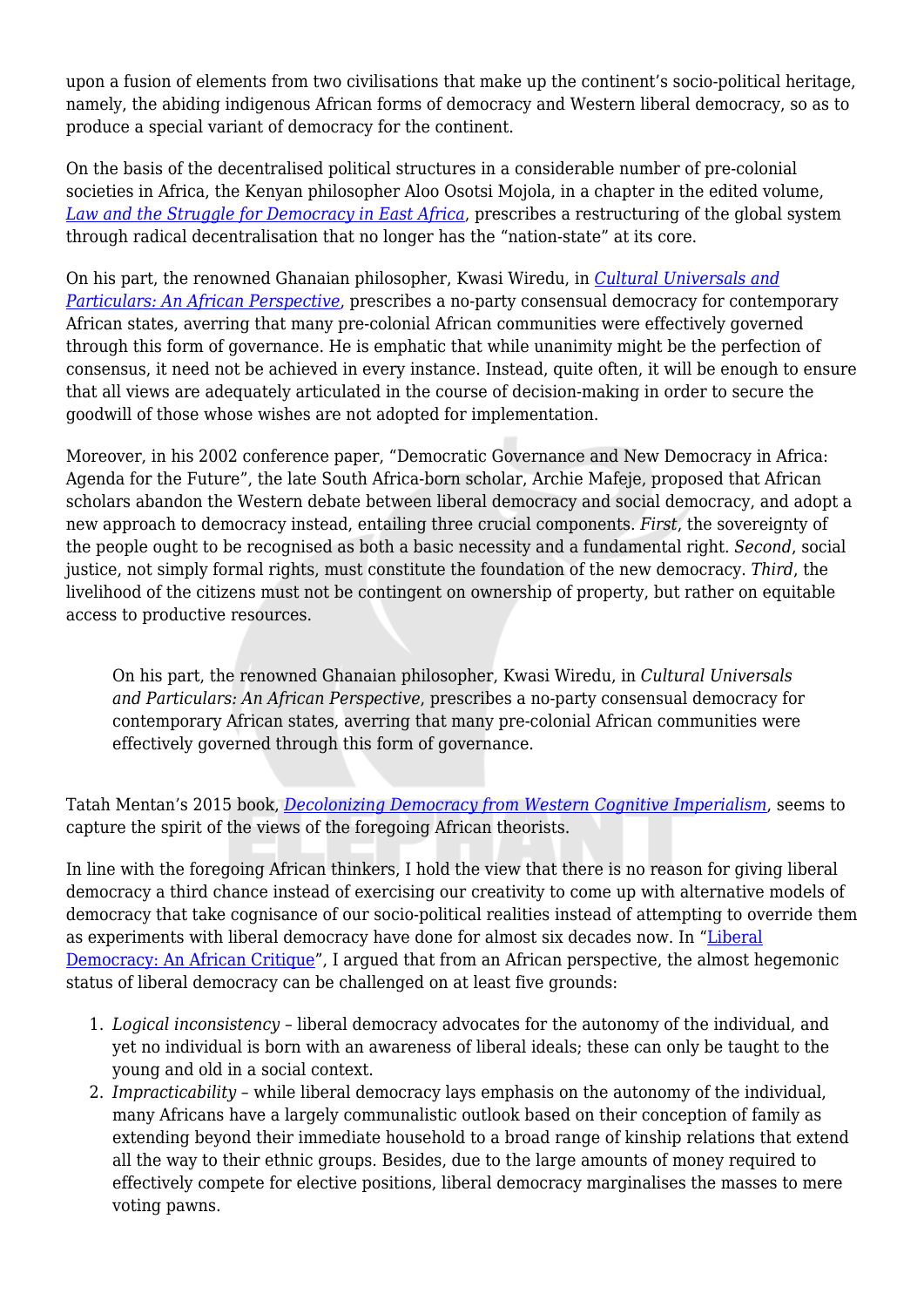- 3. *Inconsistency between affirmation and action* Western societies that emphasise the liberal ideals of the dignity of the individual and his/her various freedoms have been some of the greatest violators of those very ideals through the slave trade, colonialism and neocolonialism.
- 4. *Violation of the right to ethnic identity* the ethnically-blind vision of liberal democracy unjustifiably criminalises the right of the individual to enjoy associating with his/her ethnic group, and even to desire that this loyalty be recognised and respected in the management of public affairs.
- 5. *The moral imperative to assert the right to cultural emancipation* genuine political independence requires that the cultural orientation of African peoples find expression in their political organisation instead of such organisation being designed to reflect the ideals of their erstwhile colonisers.

## **Three Grounds for an Ethnically-based Federation for Kenya**

According to the advocates of liberal democracy, post-colonial African states ought to minimise, if not entirely get rid of, the multiplicity of ethnic identities and loyalties. In other words, they advocate for ethnically-blind polities, where states focus on the demands of the individuals in them rather than on those of cultural groups.

However, there are at least three reasons why Kenya ought to be re-structured into an ethnicallybased federation.

*First*, freedom of association ought to include the liberty of the individual to associate with people with whom he/she shares a cultural heritage, and this can find considerable room for expression in an ethnically-based federation. Western liberalism strangely fails to see that criminalising the free expression of ethnic loyalty amounts to a violation of the right to free association, and is a case of liberalism itself being illiberal in practice. Furthermore, social scientists attest to the fact that the individual's views regarding the good life are significantly influenced by his or her social environment whose major feature is often ethnicity.

The 1948 United Nations' *[Universal Declaration of Human Rights](https://www.un.org/en/universal-declaration-human-rights/)* had a distinctly liberal democratic orientation, envisaging rights as strictly belonging to individuals and not to groups. However, due to pressure from non-Western communalistic cultures, current discourse on human rights within the UN framework acknowledges three categories of entitlements, referred to as "generations of rights", namely (1) civil rights (entailing the well-known personal liberties, such as freedom of movement, association and conscience), (2) economic welfare rights (including entitlements to food, shelter, medical care and employment), and (3) what may be broadly termed "rights of cultural membership".

Thus the 1966 UN *[International Covenant on Civil and Political Rights](https://treaties.un.org/doc/publication/unts/volume%20999/volume-999-i-14668-english.pdf)* declares that third-generation rights ought to be protected: "In those States in which ethnic, religious or linguistic minorities exist, persons belonging to such minorities shall not be denied the right, in community with the other members of their group, to enjoy their own culture, to profess and practice their own religion, or to use their own language."

*Second*, recognition and protection of the right to ethnic identity through an ethnically-based federation would be an antidote to perpetual cultural, political and economic domination. In unitarist ethnically plural post-colonial African states, ethnic groups that enjoy numerical advantage, or, more importantly, that have managed to hang on to political power, configure the state to reflect and support their own worldviews, and this has a direct impact on access to economic and political influence. For example, in ["Kenya: Minorities, Indigenous Peoples and Ethnic Diversity](https://minorityrights.org/wp-content/uploads/old-site-downloads/download-147-Kenya-Minorities-Indigenous-Peoples-and-Ethnic-Diversity.pdf)", Maurice Odhiambo Makoloo pointed out that just like their colonial predecessors, post-colonial Kenyan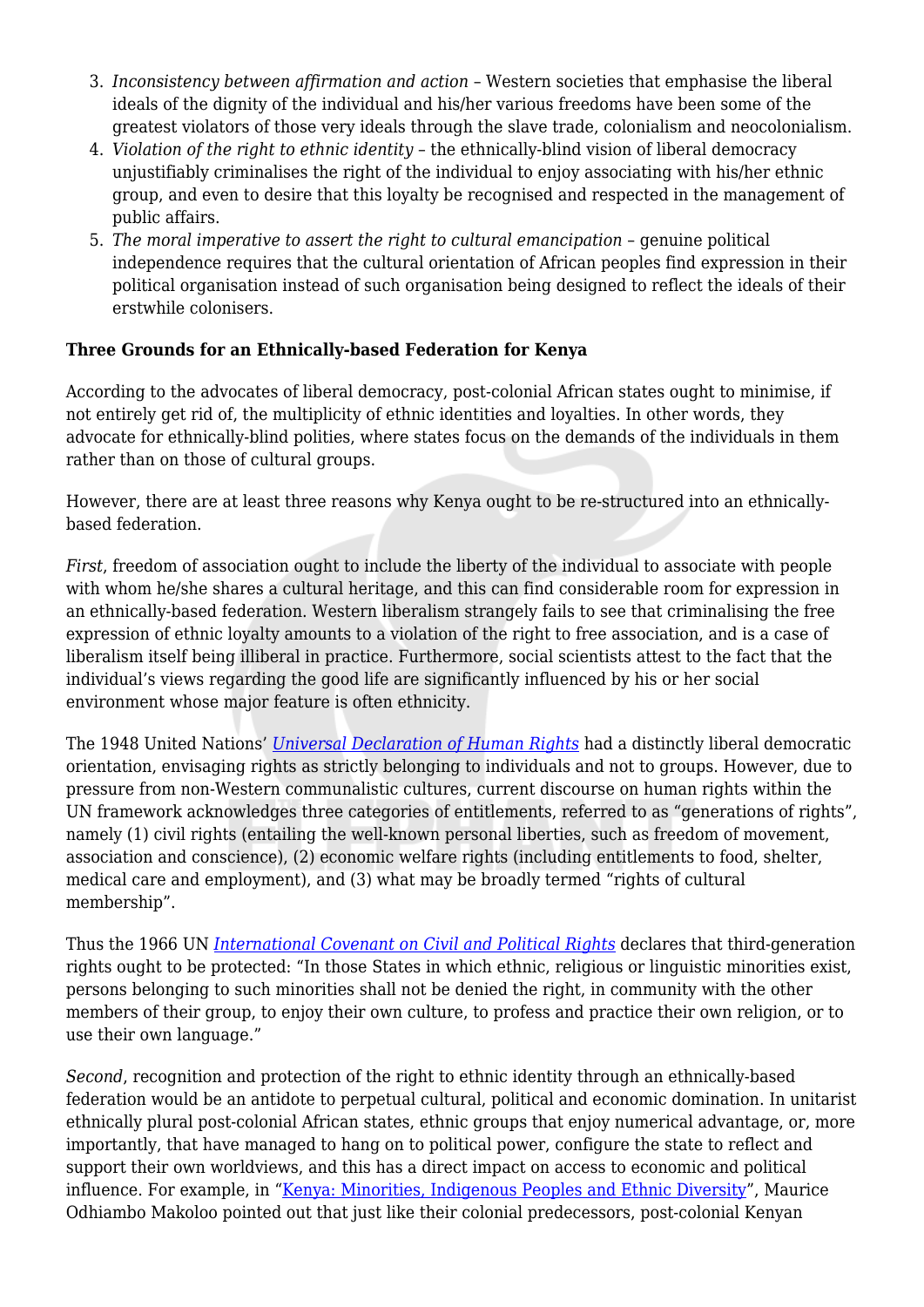regimes have defined the economic potential of the country strictly through agro-ecological zones, thus retaining the colonial fixation with highland agriculture. Central Kenya and the highlands are defined as high potential areas, while the Lake Basin and Ukambani lowlands (Eastern province) are defined as medium potential and the rangelands, which comprise 70 per cent of the country's land mass, are defined as lowest potential.

Consequently, as John R. Campbell observed in ["Ethnic Minorities and Development: A Prospective](https://journals.sagepub.com/doi/abs/10.1177/1468796804040326) [Look at the Situation of African Pastoralists and Hunter-Gatherers](https://journals.sagepub.com/doi/abs/10.1177/1468796804040326)", a hierarchy has developed based on unequal political power which translates into unequal access to, and control over, land. Campbell went on to note that from colonial times, alien Western capitalism has encroached on land, whether it belongs to agriculturalists, pastoralists or hunter-gatherers; agriculturalists have moved into pastoralist lands, and agriculturalists and pastoralists have taken over hunter-gatherer territories.

For example, in "Kenya: Minorities, Indigenous Peoples and Ethnic Diversity", Maurice Odhiambo Makoloo pointed out that just like their colonial predecessors, post-colonial Kenyan regimes have defined the economic potential of the country strictly through agro-ecological zones, thus retaining the colonial fixation with highland agriculture.

Except for alien Western capitalist encroachment, numerical strength or weakness has been pivotal to this hierarchical process of socio-political dispossession, as the agriculturalists are more numerous than the pastoralists, and the latter have a demographic advantage over the huntergatherers. Consequently, entrenching the right to the recognition and protection of ethnic identity into the country's constitution would significantly enhance efforts to address these injustices.

*Third*, in "[Nationhood and Statehood: The Impact of a Conflated Discourse on African Polities and](http://journals.udsm.ac.tz/index.php/uj/article/view/2341) [their Non-Dominant Ethnic Groups"](http://journals.udsm.ac.tz/index.php/uj/article/view/2341), I argued that constitutional protection of ethnic identity would address the need to mitigate the harmful effects of the discourse on the nation-state. From the days of the so-called nationalist struggle for independence, the idea was popularised that Kenyans are "one people".

However, the formation of the Kenyan state was an act of gross violence, commencing with the formal inauguration of the Imperial British East Africa Company rule in 1888, but more officially with the declaration of the British East African Protectorate on 1st July, 1895. The 1886 Anglo-German agreement delineated the sovereignty of the Sultan of Zanzibar from the country's coastline to ten miles into the interior. In 1895, the Sultan of Zanzibar leased the administration of the strip to the British.

These events set in motion the violent process of placing different ethnic communities with their diverse systems of government within one large and new area of central administration. The territory beyond the ten-mile coastal strip was declared to be "Kenya Colony" in 1920. Thus while the ten-mile coastal strip continued to be referred to as a Protectorate, the rest of the territory was henceforth referred to as the Kenya Colony.

Nevertheless, the British administered the Protectorate and the Colony as a two-in-one unit out of expediency. Is it any wonder then that our people display greater loyalty to their ethnic identities that are centuries old, while giving lip service to the Kenyan identity which, very loosely speaking, is only a century old this year? Consequently, like most post-colonial African polities, Kenya is a multinational state, not a nation.

While current geopolitics make it impossible for our various peoples to revert to their pre-colonial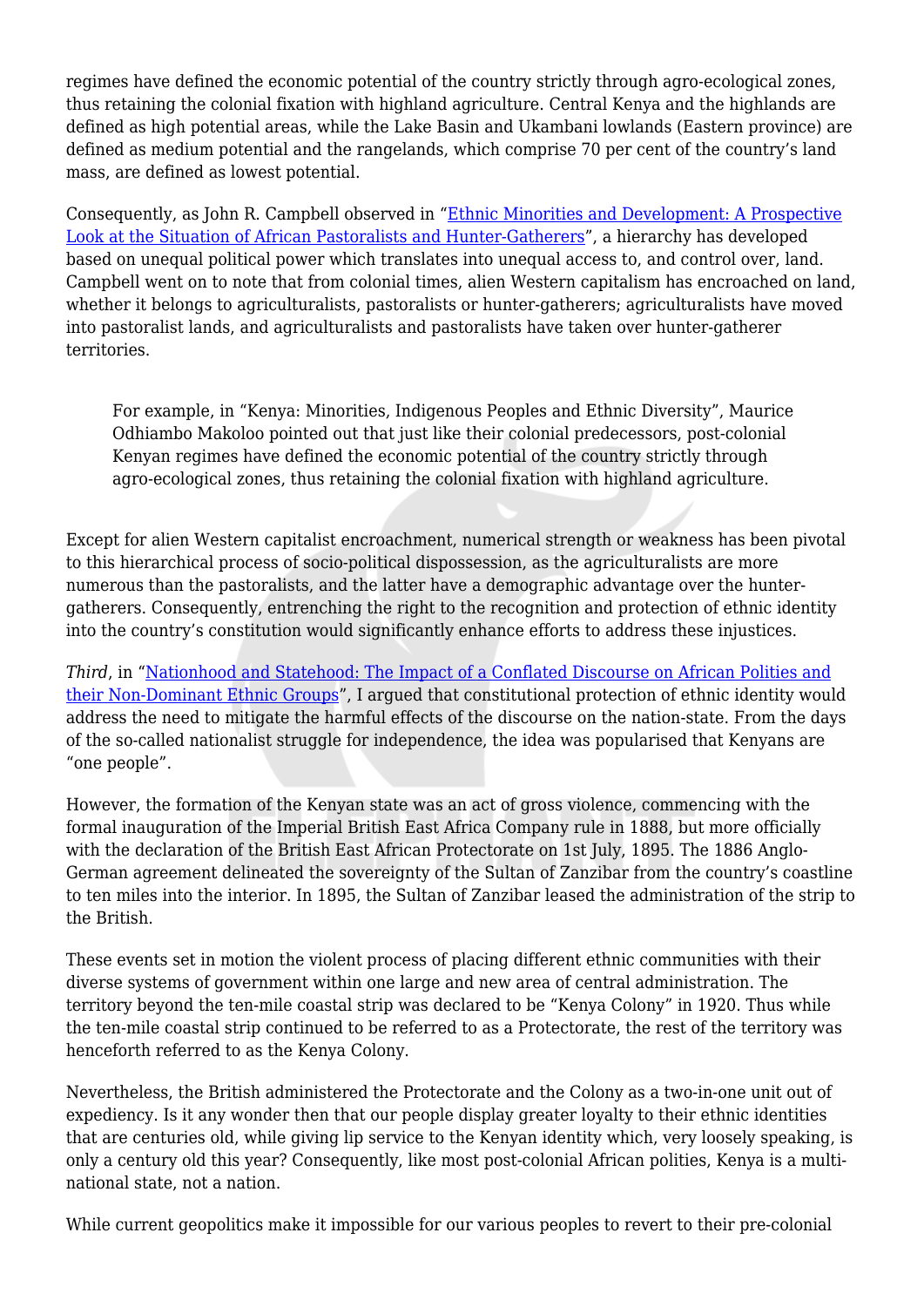political formations, we can mitigate their pain considerably by setting up an ethnically-based federation in which ethnic identity is recognised and respected instead of being criminalised, as it has been thus far. Thus, in the place of the nationalist discourse, we need to build a polity in which our various peoples can organise their local spaces in a manner consonant with their worldviews. This point becomes clearer when we recognise the fact that politics is part and parcel of culture, so that a political formation enjoys greater legitimacy when it reflects the cultural milieu of its inhabitants. Regarding this, A.S. Narang, in ["Ethnic Conflicts and Minority Rights](https://www.jstor.org/stable/4412319)", wrote:

People invariably retain an attachment to their own ethnic group and the community in which they were brought up. There is an interdependence between the individual and collective processes of identity formation. Thus individuals expect to recognise themselves in public institutions. They expect some consistency between their private identities and the symbolic contents upheld by public authorities, embedded in the social institutions, and celebrated in public events. Otherwise, individuals feel like social strangers, they feel that the society is not their society.

Many people in Kenya, especially in the rural areas, still cherish their indigenous systems of governance. This is perhaps most evident during electioneering seasons, when politicians go around the country receiving politico-spiritual "honours" from elders of various ethnic groups in a bid to enhance their popularity in those communities. It is therefore high time we took the rampant loyalty to indigenous governance models seriously by giving the people space to utilise them at the local level through an ethnically-based federation.

In ["What is the Problem of Ethnicity in Africa?](HTTP://DIGITAL.LIB.MSU.EDU/PROJECTS/AFRICANJOURNALS/PDFS/TRANSFORMATION/TRAN022/TRAN022002.PDF)", the late renowned Nigerian social scientist, Claude Ake, stated:

… ethnicity supposedly epitomizes backwardness and constrains the development of Africa. This presupposition is misleading, however, for it is development rather than the people and their culture which has to be problematized. Development has to begin by taking people and their culture as they are, not as they might be, and proceeding from there to define the problems and strategies for development. Otherwise, the problematic of development becomes a tautology. The people are not and cannot be a problem just by being what they are, even if part of what they are is ethnic consciousness. Our treatment of ethnicity and ethnic consciousness reflects this tendency to problematize the people and their culture, an error that continues to push Africa deeper into confusion…The point of course is not to romanticize the past and be captive to it but to recognize what is on the ground and strive to engineer a more efficient, less traumatic, and less selfdestructive social transformation.

Many people in Kenya, especially in the rural areas, still cherish their indigenous systems of governance. This is perhaps most evident during electioneering seasons, when politicians go around the country receiving politico-spiritual "honours" from elders of various ethnic groups in a bid to enhance their popularity in those communities.

Ake went on to warn that the usual easy judgments against ethnic consciousness are a dangerous luxury at a time when long-established states are decomposing under pressure from ethnic and nationalist assertiveness, and when the community of independent states is shrugging off their demise. For him, the enormous implications of this for Africa, where hundreds of ethnic groups are squeezed chaotically and oppressively into approximately 50 states, are easy enough to imagine.

Are there successful cases of ethnically-based federations in Africa? The answer to this question is not straightforward, but the Ethiopian case is worth careful study. While in "[The Trouble with](https://www.nytimes.com/2019/01/03/opinion/ethiopia-abiy-ahmed-reforms-ethnic-conflict-ethnic-federalism.html)